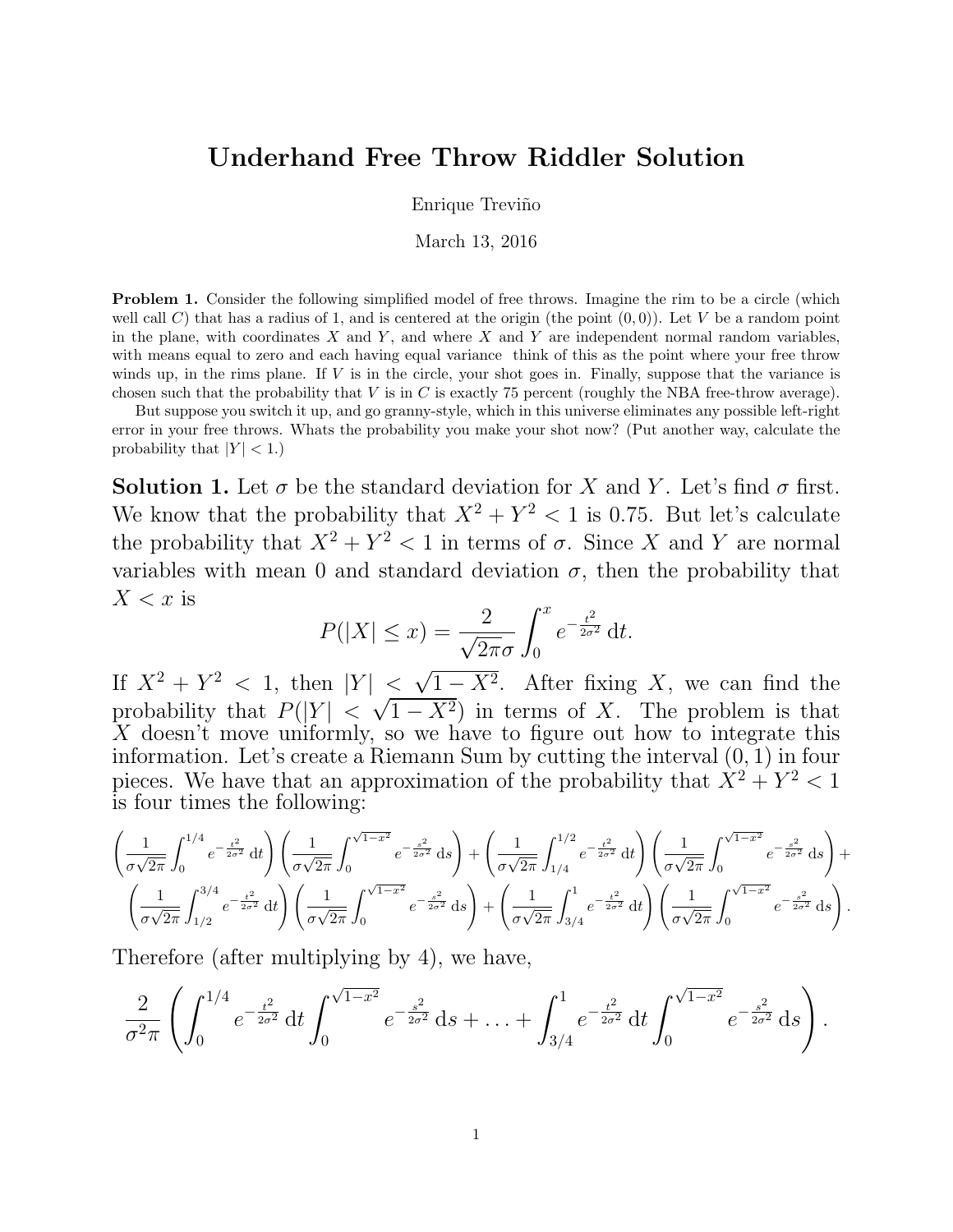If we cut into  $n$  pieces instead of 4, we have

$$
\frac{2}{\sigma^2 \pi} \sum_{i=0}^{n-1} \int_{i/n}^{(i+1)/n} e^{-\frac{t^2}{2\sigma^2}} \int_0^{\sqrt{1 - \left(\frac{i+1}{n}\right)^2}} e^{-\frac{s^2}{2\sigma^2}} ds \, dt.
$$

To translate the Riemann Sum into an integral, we need to figure out how the integral from  $i/n$  to  $(i + 1)/n$  changes as  $n \to \infty$ . Let

$$
f(x) = \int_{i/n}^{x} e^{-\frac{t^2}{2\sigma^2}} dt.
$$

Then  $f(i/n) = 0$  and

$$
f'(x) = e^{-\frac{x^2}{2\sigma^2}}.
$$

By Taylor series,  $f(x) \approx f(i/n) + f'(i/n)\Delta x = 0 + e^{-\frac{x^2}{2\sigma^2}}\Delta x$ . Therefore the probability that  $X^2 + Y^2 < 1$  is

$$
\frac{2}{\sigma^2 \pi} \int_0^1 \int_0^{\sqrt{1-x^2}} e^{-\frac{x^2}{2\sigma^2}} e^{-\frac{y^2}{2\sigma^2}} dy \, dx = \frac{2}{\sigma^2 \pi} \int_0^1 \int_0^{\sqrt{1-x^2}} e^{-\frac{x^2+y^2}{2\sigma^2}} dy \, dx.
$$

We're integrating over the circle of radius 1. We can change the integral to polar coordinates and get

$$
\frac{2}{\sigma^2 \pi} \int_0^{\pi/2} \int_0^1 e^{-\frac{r^2}{2\sigma^2}r} dr d\theta = \frac{2}{\sigma^2 \pi} \int_0^{\pi/2} \left( (-\sigma^2) e^{-\frac{r^2}{2\sigma^2}} \right) \Big|_0^1 d\theta
$$

$$
= \frac{2}{\pi} \int_0^{\pi/2} \left( 1 - e^{-\frac{1}{2\sigma^2}} \right) d\theta
$$

$$
= 1 - e^{-\frac{1}{2\sigma^2}}.
$$

We have that the probability is 0.75, therefore we have

$$
1 - e^{-\frac{1}{2\sigma^2}} = \frac{3}{4}
$$
  

$$
e^{-\frac{1}{2\sigma^2}} = \frac{1}{4}
$$
  

$$
-\frac{1}{2\sigma^2} = \ln\left(\frac{1}{4}\right)
$$
  

$$
\frac{1}{2\sigma^2} = \ln(4)
$$
  

$$
\sigma = \sqrt{\frac{1}{2\ln(4)}}.
$$